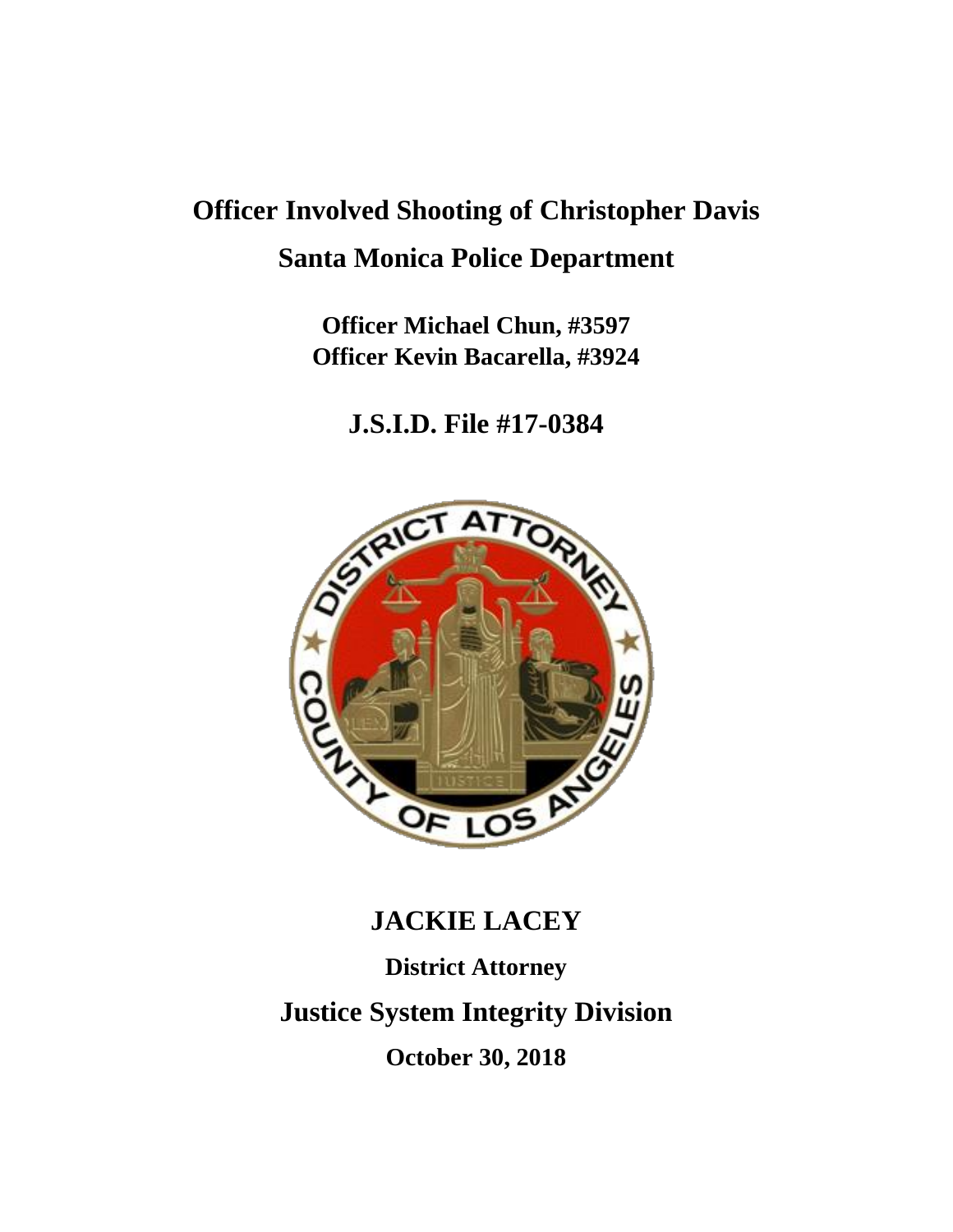#### **MEMORANDUM**

| TO:             | <b>CHIEF CYNTHIA RENAUD</b><br>Santa Monica Police Department<br>333 Olympic Drive<br>Santa Monica, California 90401 |
|-----------------|----------------------------------------------------------------------------------------------------------------------|
| FROM:           | <b>JUSTICE SYSTEM INTEGRITY DIVISION</b><br>Los Angeles County District Attorney's Office                            |
| <b>SUBJECT:</b> | <b>Officer Involved Shooting of Christopher Davis</b><br>J.S.I.D. File #17-0384<br>S.M.P.D. File #17-0095733         |
| DATE:           | October 30, 2018                                                                                                     |

The Justice System Integrity Division of the Los Angeles County District Attorney's Office has completed its review of the August 4, 2017, non-fatal shooting of Christopher Davis by Santa Monica Police Department (SMPD) Officers Michael Chun and Kevin Bacarella. We have determined that Officers Chun and Bacarella acted in lawful self-defense and the defense of each other when they fired their duty weapons.

The District Attorney Command Center was notified of this shooting on August 4, 2017, at approximately 9:10 p.m. The District Attorney Response Team responded to the scene and was given a briefing and walk-through by Detective Jose Rodriguez.

The following analysis is based on reports and other materials including audio-recorded interviews of witnesses, 9-1-1 calls, radio transmissions, photographs, Body Worn Camera (BWC) recordings, and patrol vehicle dash camera videos submitted by SMPD. No compelled statements were considered in this analysis.

#### **FACTUAL ANALYSIS**

On August 4, 2017, at approximately 6:28 p.m., Julie K. and Jorge Chan were walking along the 100 block of Strand Street, just west of Main Street in Santa Monica. Julie K. and Chan had been in a dating relationship for several years. Julie K. had dated another man, Christopher Davis, for approximately a month, but ended their relationship a few days prior. Davis approached Julie K. and Chan as they walked along Strand Street, and Davis shot Chan three times with a handgun. Chan collapsed in the street and died. Davis fled the scene on foot. He walked eastbound on Strand Street, southbound on 2nd Street, and northbound on Hollister Avenue toward Hotchkiss Park, which borders the east side of 3rd Street.

Several witnesses called 9-1-1 and reported the shooting. Callers provided a description of the shooter and his last known direction of travel. The first responding officers observed Chan lying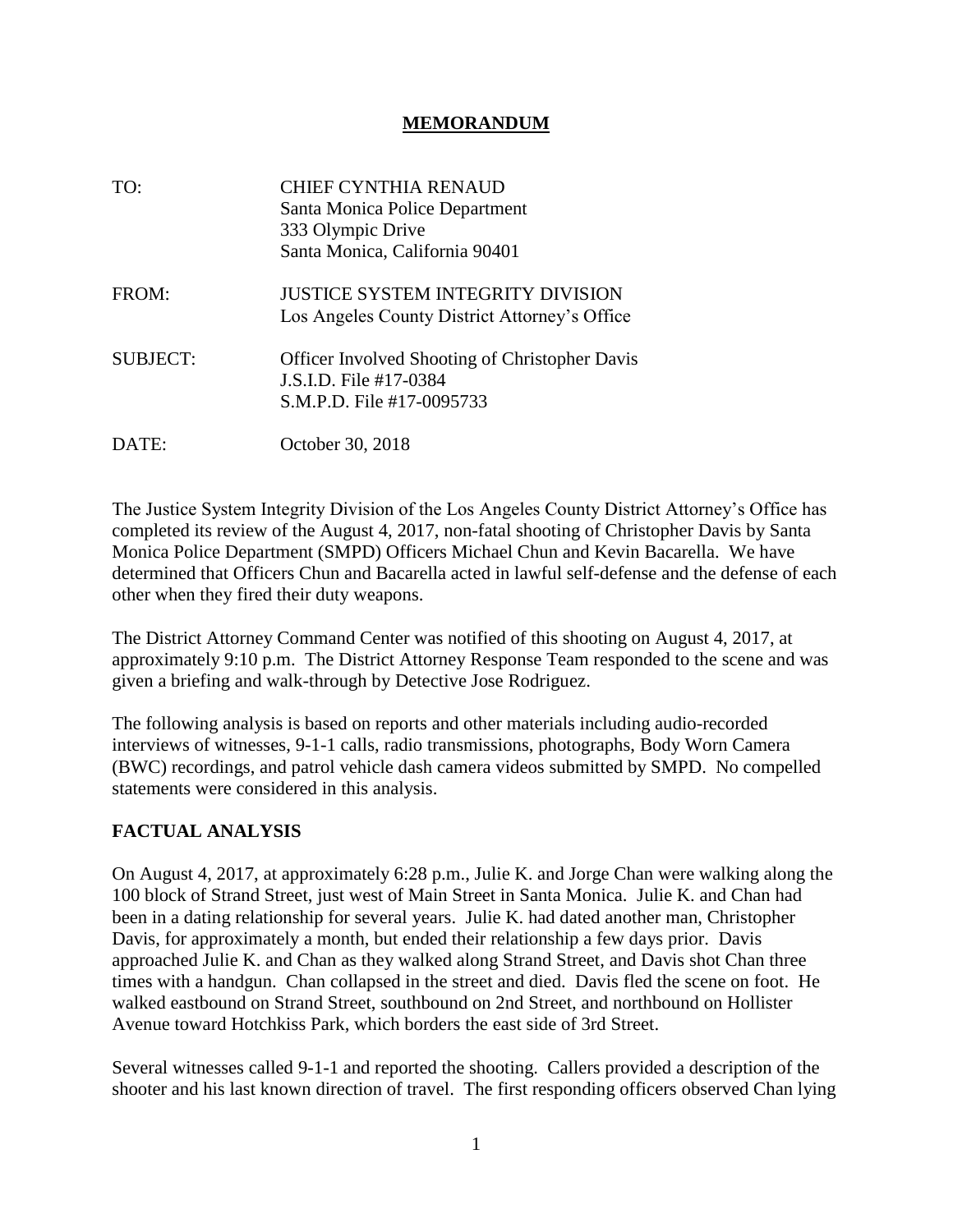wounded in the street, near spent cartridge casings, and confirmed over the radio that a shooting had occurred.

SMPD officers promptly responded in search of the shooter. At approximately 6:31 p.m., Officer Kevin Bacarella drove from the police station with his partner, Officer Michael Chun, seated in the front passenger seat of a distinctly marked patrol vehicle.<sup>1</sup> At approximately 6:33 p.m., Officer Greg Kapp was driving southbound on 3rd Street in a marked patrol vehicle when he saw Davis on the east sidewalk adjacent to Hotchkiss Park. As Kapp slowed his vehicle, he saw Davis holding a handgun in his hand. Davis raised the handgun and pointed it at Kapp, who ducked and accelerated southbound on 3rd Street.

Bacarella and Chun were also heading southbound on 3rd Street when they observed Kapp's police vehicle stop abruptly on 3rd Street just south of the intersection at Hollister Avenue. Bacarella stopped the patrol vehicle as he approached the south end of the park, just before the intersection at Hollister Avenue, as the police radio broadcast that the shooting suspect was walking northbound at Hotchkiss Park. Bacarella and Chun both saw Davis standing to their left, east of their vehicle, on the sidewalk adjacent to the park.



Still photograph from the dash camera video when Bacarella stopped before the intersection.

#### **Statement of Officer Chun**

When Chun saw Davis, he believed him to be the shooting suspect as he matched the description that had been broadcast over the radio. Chun did not see Davis holding a gun, but believed he was armed. Chun was concerned about his safety due to Davis' proximity to the patrol vehicle, and he immediately exited the passenger side. After Chun exited the patrol vehicle, Bacarella drove the vehicle forward, and Chun saw Davis appear by the hood of a white sedan parked along the east curb. Davis pointed his handgun at Chun and fired two rounds before Chun fired one round from his service weapon at Davis, and then ran for cover to the rear of a van parked

<sup>&</sup>lt;sup>1</sup> Bacarella was dressed in his police uniform. Chun was dressed in plain clothes with his badge worn around his neck and visible over his t-shirt.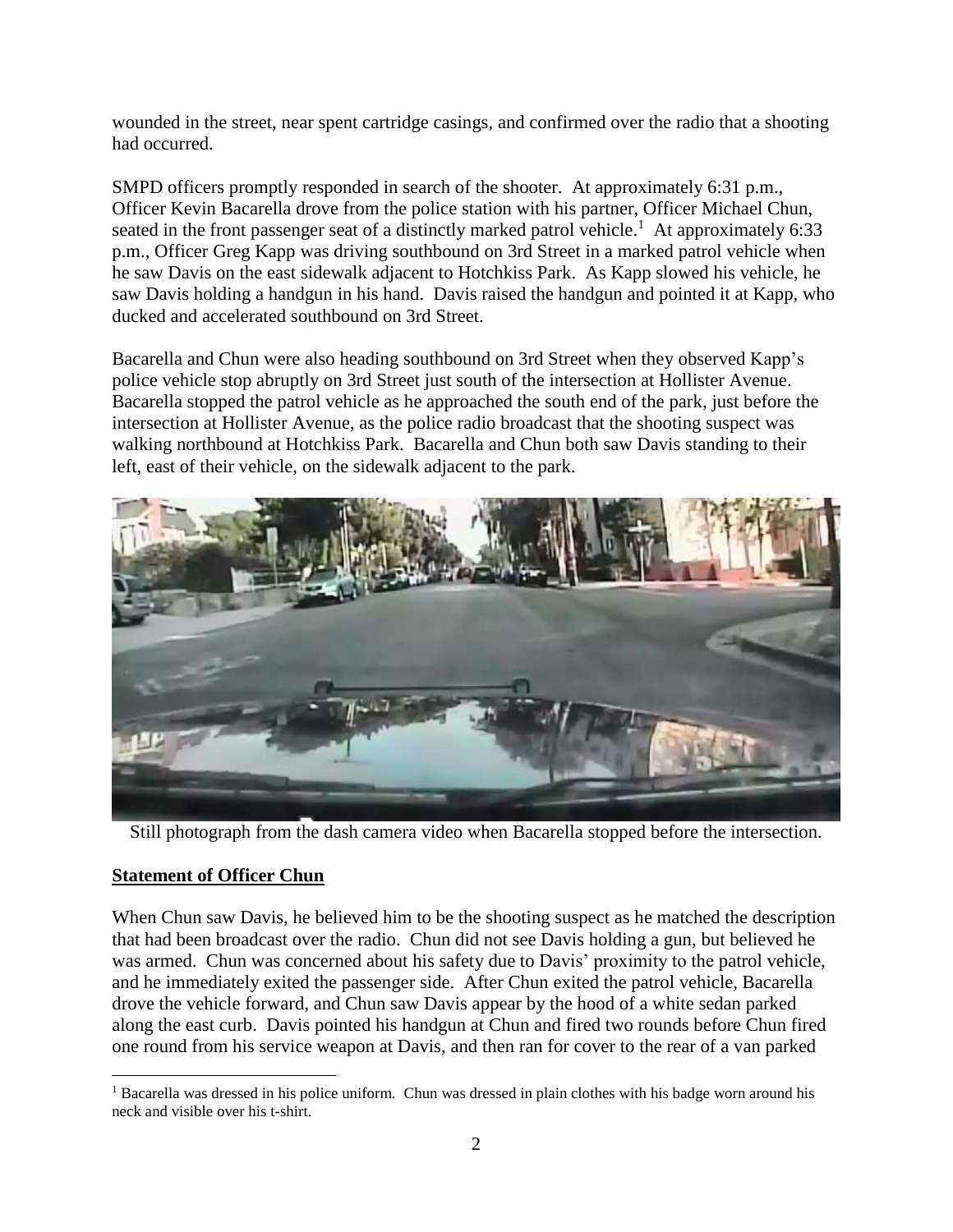behind the white sedan. After Chun took cover behind the van, he heard what he believed to be Davis firing two more shots either at him or Bacarella. Chun then saw Bacarella sprinting along the west side of the street and heard Bacarella yelling commands to Davis, who was laying on the ground. Chun and other SMPD officers approached Davis as he lay face down in the street with his handgun next to his body. Chun moved Davis' handgun away from his reach before officers handcuffed him.

#### **Statement of Officer Bacarella**

Bacarella saw Davis on the sidewalk holding a handgun. Bacarella believed Davis made eye contact with him, and saw Davis begin to raise the handgun. Bacarella announced Davis' presence, Chun exited the passenger side door of the patrol vehicle, and Bacarella accelerated several feet in a southwest direction to avoid being shot.

As Bacarella stopped the patrol vehicle and exited, he heard what he believed to be a "gunfight" between Davis and Chun, and he feared for Chun's safety. When Bacarella exited the patrol vehicle, he saw Davis standing on the pavement in front of the white sedan with both hands on a handgun looking in Chun's direction, who was standing behind a van. Bacarella fired his service weapon at Davis and moved for cover toward a car on the west sidewalk. Bacarella saw Davis turn toward him and begin to point his gun at Bacarella. Bacarella fired another round at Davis, who immediately fell to the ground. $2$ 



Still photograph from BWC video as officers approached Davis to handcuff him before moving the handgun.

#### **Statements of Civilian Witnesses**

A married couple, who were standing inside Hotchkiss Park, saw Davis holding a handgun to his side, and observed several marked police vehicles driving on 3rd Street. As the police vehicles drove by Davis, the married couple, along with various other civilian witnesses, heard Davis yell,

<sup>&</sup>lt;sup>2</sup> Bacarella believed he fired a total of three rounds, but the number of casings at the scene indicate he fired two rounds.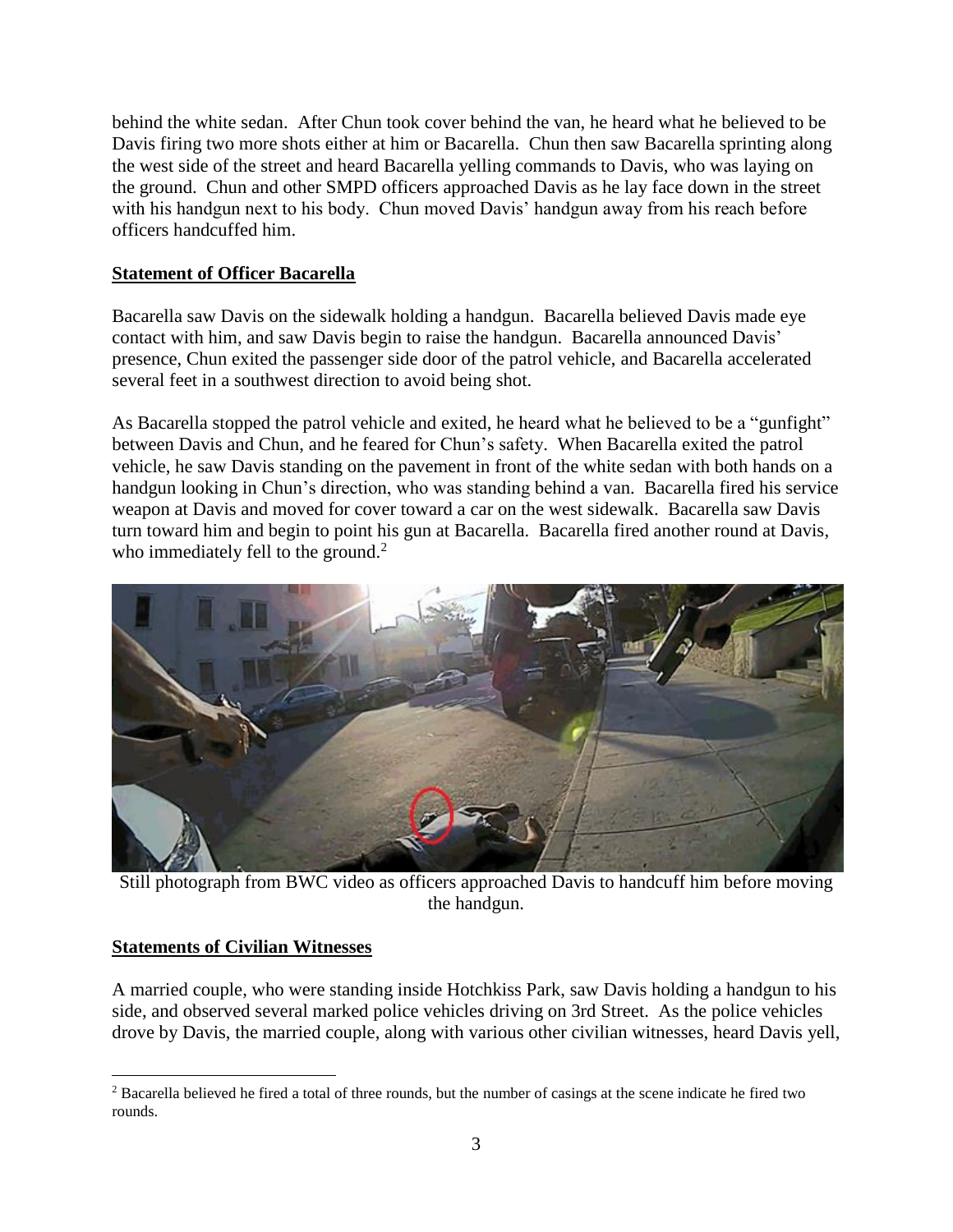"Don't do it! Don't do it!" Then, the married couple saw Davis raise his handgun at a police vehicle and fire several rounds, as the couple ran for cover.

### **Other Evidence**

Approximately nine seconds elapsed from the time Davis fired the first round to when Bacarella fired the final round.<sup>3</sup> Officers recovered Davis' 9mm handgun, which was loaded with one round in the chamber and two rounds in the magazine. In his pants pockets, Davis possessed an additional magazine loaded with five rounds, several additional 9mm rounds, and a folding pocketknife.

Davis remained conscious at the scene and spoke to officers and medical personnel. He was transported to the hospital, and survived a non-life-threatening gunshot wound to his right shoulder. In case number SA096198, Davis is charged with the murder of Jorge Chan, and the attempted murders of Officers Chun and Bacarella.

SMPD personnel recovered four cartridge casings from the middle of 3rd Street and the east sidewalk with head stamps matching the ammunition recovered from Davis' gun and his pockets. The casings are consistent with Davis firing four rounds at this scene. SMPD personnel also recovered three cartridge casings from the scene of Chan's murder, which also matched the ammunition recovered from Davis' gun and his pockets at the time of his arrest.

SMPD personnel observed one possible bullet strike on the north wall of the apartment complex located at the southwest corner of 3rd Street and Hollister Avenue, and recovered a fired bullet on the west crosswalk.



Still photograph from dash camera video showing position of patrol vehicle when Bacarella exited. The red circle depicts the area of the possible bullet strike.

<sup>&</sup>lt;sup>3</sup> A total of seven gunshots are heard from video recordings of Bacarella and Chun's patrol vehicle.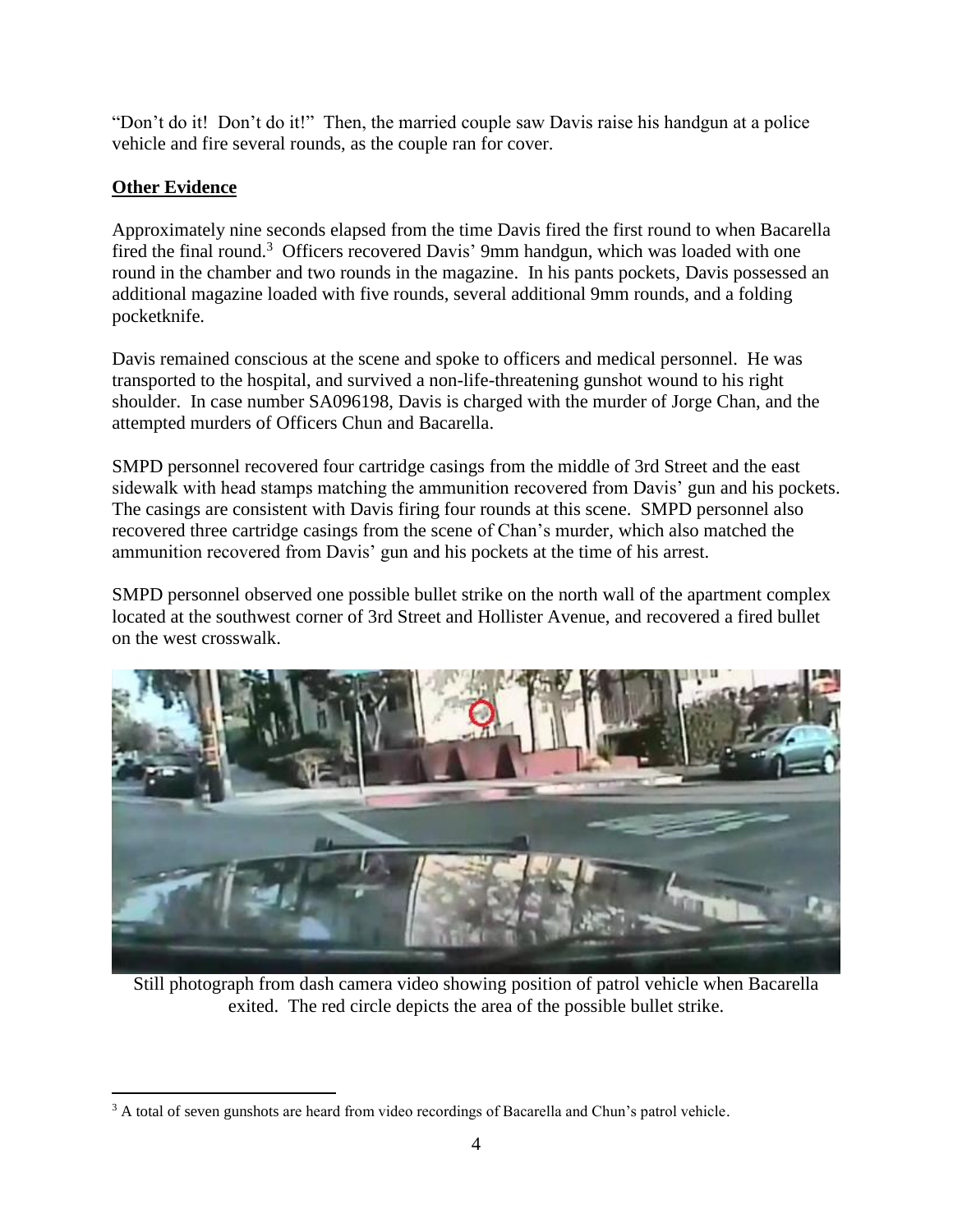



Possible bullet strike. Fired bullet on the west crosswalk.



3rd Street depicting the white sedan parked along the east curb, and the building on the southwest corner with a possible bullet strike.



Davis' gun and a loose round at the scene.